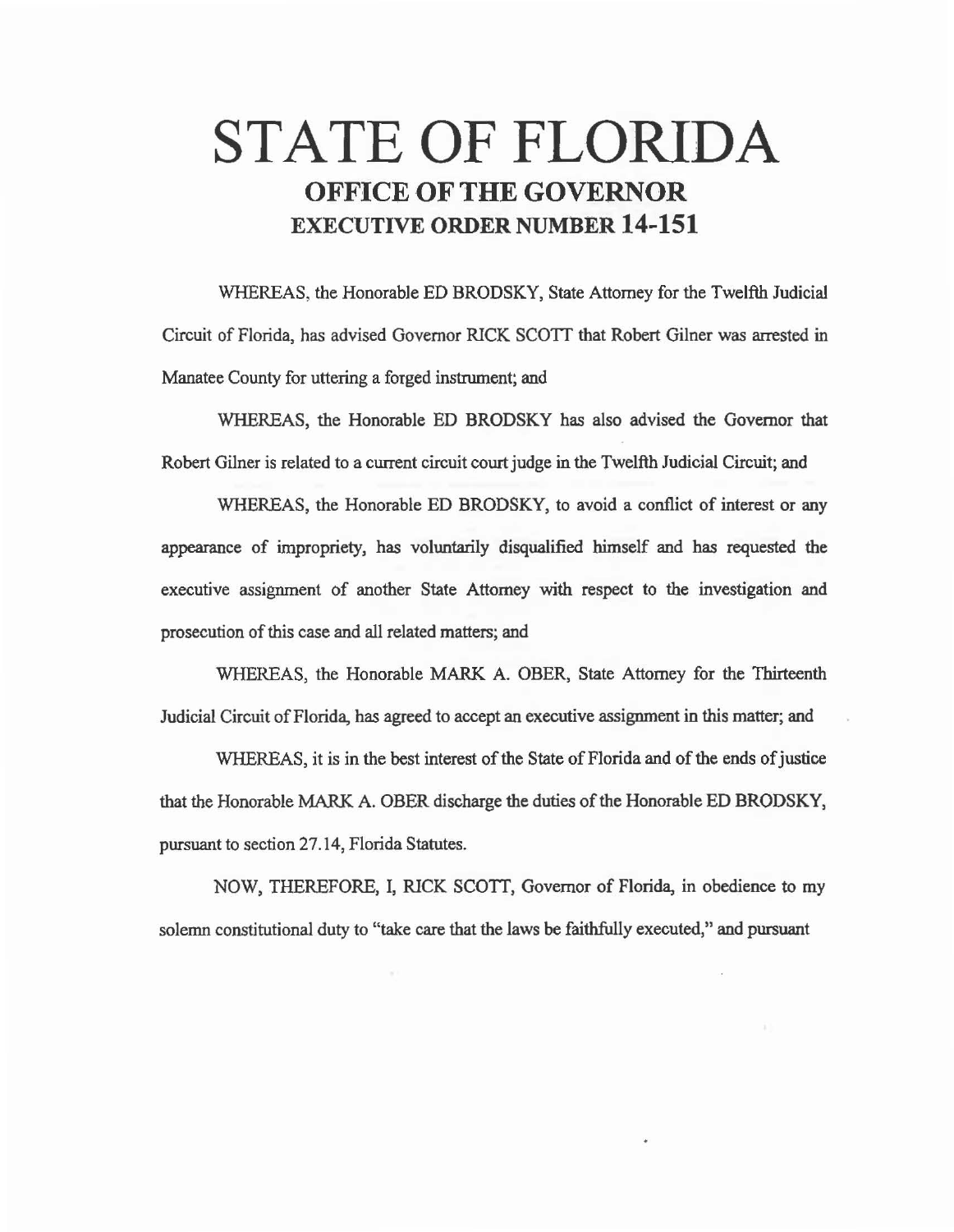to the Constitution and laws of the State of Florida, issue the following Executive Order, effective immediately:

## Section 1.

The Honorable MARK A. OBER, State Attorney for the Thirteenth Judicial Circuit of Florida, referred to as the "Assigned State Attorney," is assigned to discharge the duties of the Honorable ED BRODSKY, State Attorney for the Twelfth Judicial Circuit of Florida, as they relate to the investigation, prosecution and all matters related to Robert Gilner. Section 2.

The Assigned State Attorney or one or more Assistant State Attorneys and Investigators, who have been designated by the Assigned State Attorney, shall proceed immediately to the Twelfth Judicial Circuit of Florida, and are vested with the authority to perform the duties prescribed herein.

## Section 3.

All residents of the Twelfth Judicial Circuit are requested, and all public officials are directed, to cooperate and render whatever assistance is necessary to the Assigned State Attorney, so that justice may be served.

Section 4.

The period of this Executive Assignment shall be for one (1) year, to and including May 1, 2015.